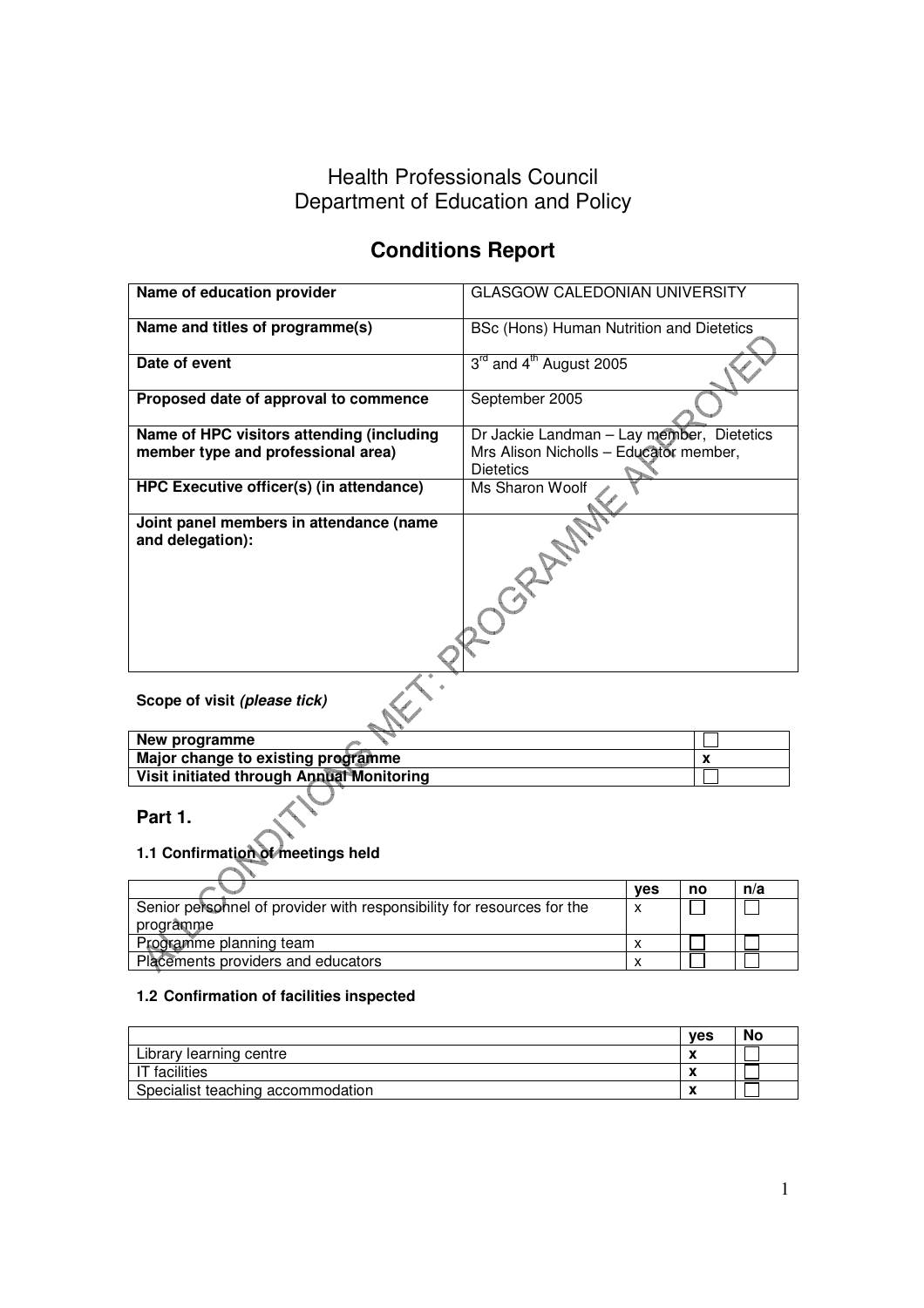**1.3 Confirmation that particular requirements/specific instructions (if any) of the Education and Training Committee that have been explored e.g. specific aspects arising from annual monitoring reports.** 

| Requirement (please insert detail)                                                      | yes | $\overline{N}$  | n/a |
|-----------------------------------------------------------------------------------------|-----|-----------------|-----|
| 1.                                                                                      |     |                 |     |
| $\overline{2}$ .                                                                        |     |                 |     |
|                                                                                         |     |                 |     |
| 3.                                                                                      |     |                 |     |
|                                                                                         |     |                 |     |
|                                                                                         |     |                 |     |
| Proposed student cohort intake number please state<br>LL COUNTILONS MET. PROGRAMME APPL |     | 20 <sup>1</sup> |     |
|                                                                                         |     |                 |     |
|                                                                                         |     |                 |     |
|                                                                                         |     |                 |     |
|                                                                                         |     |                 |     |
|                                                                                         |     |                 |     |
|                                                                                         |     |                 |     |
|                                                                                         |     |                 |     |
|                                                                                         |     |                 |     |
|                                                                                         |     |                 |     |
|                                                                                         |     |                 |     |
|                                                                                         |     |                 |     |
|                                                                                         |     |                 |     |
|                                                                                         |     |                 |     |
|                                                                                         |     |                 |     |
|                                                                                         |     |                 |     |
|                                                                                         |     |                 |     |
|                                                                                         |     |                 |     |
|                                                                                         |     |                 |     |
|                                                                                         |     |                 |     |
|                                                                                         |     |                 |     |
|                                                                                         |     |                 |     |
|                                                                                         |     |                 |     |
|                                                                                         |     |                 |     |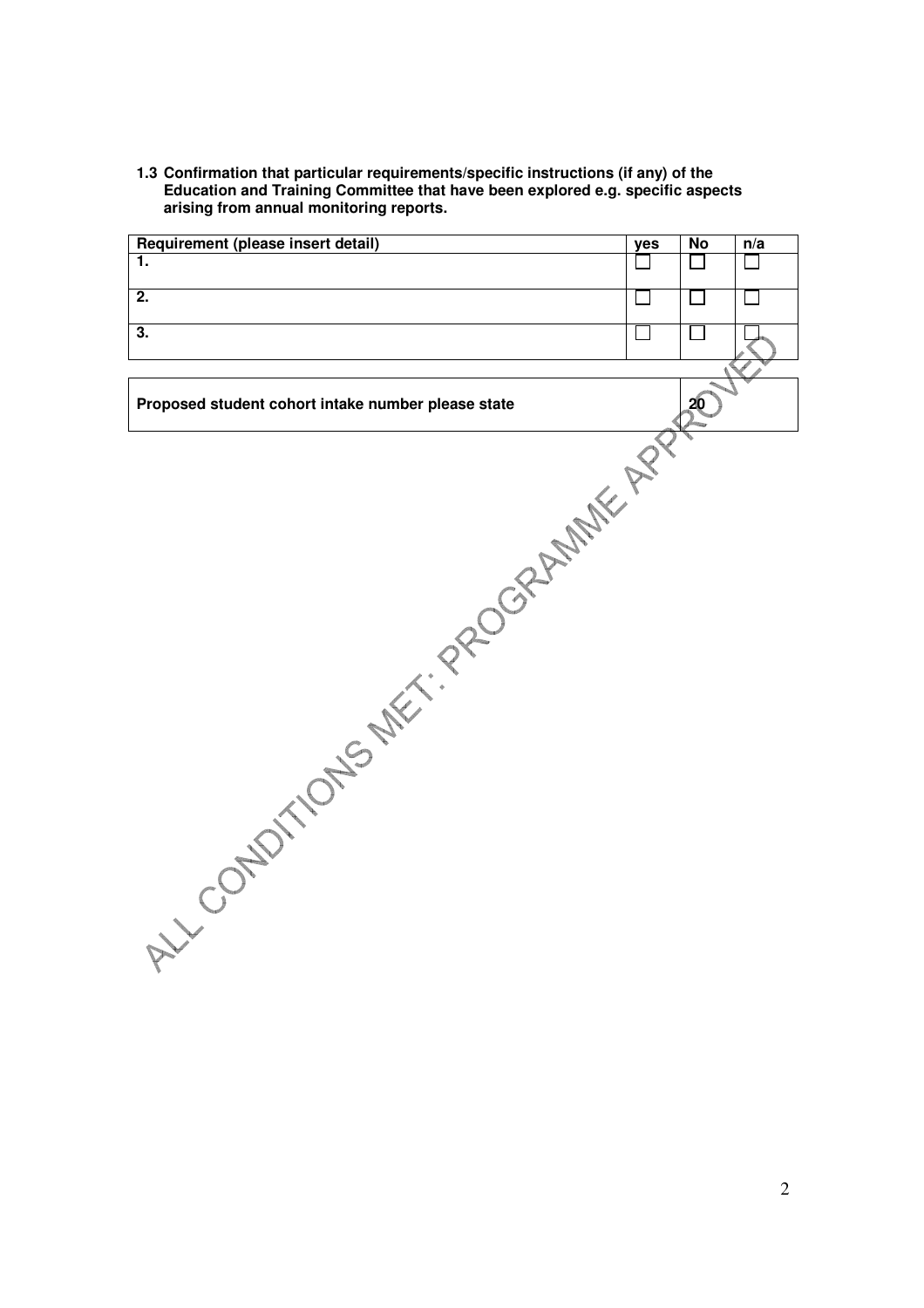The following summarises the key outcomes of the approvals event and provides reasons for the decision.

## **CONDITIONS**

## **SET 2 Programme admissions**

**The admission procedures must:** 

**2.2 apply selection and entry criteria, including:** 

#### **2.2.2 criminal convictions checks;**

**Condition 1:** (i) Confirmation is required that the CRB checks will be the enhanced disclosure and amend admissions literature to show this. (ii) Put in place a mechanism for annual self-declaration of CRB checks.

**Reason:** Enhanced CRB disclosure is required when students apply for registration and is therefore needed to ensure that the student is suitable to undertake the course (including the clinical placements) and to protect the university from possible litigation. The annual self-declaration of CRB checks also enhances the mechanism. This will extend existing best practice.

**Condition Met** 

## **SET 3. Programme management and resource standards**

**3.6 A programme for staff development must be in place to ensure continuing professional and** 

**research development.** 

**Condition 2:** The programme approval document should articulate, as per the meeting with senior staff, the mechanism in place for staff development.

**Reason:** Additional information about staff development in the meeting with senior staff demonstrated to the visitors that a robust programme was in place for new, existing and visiting staff which was not apparent in the documentation.

### **Condition Met**

## **SET 4. Curriculum Standards**

**4.3 Integration of theory and practice must be central to the curriculum to enable safe and effective practice.** 

**Condition 3:** The programme approval document should include information about how students are prepared for placements and demonstrate how theory and practice are integrated into the programme. (This should include details of the food hygiene certificate, preparation for professional training, communication and counselling skills and portfolio management)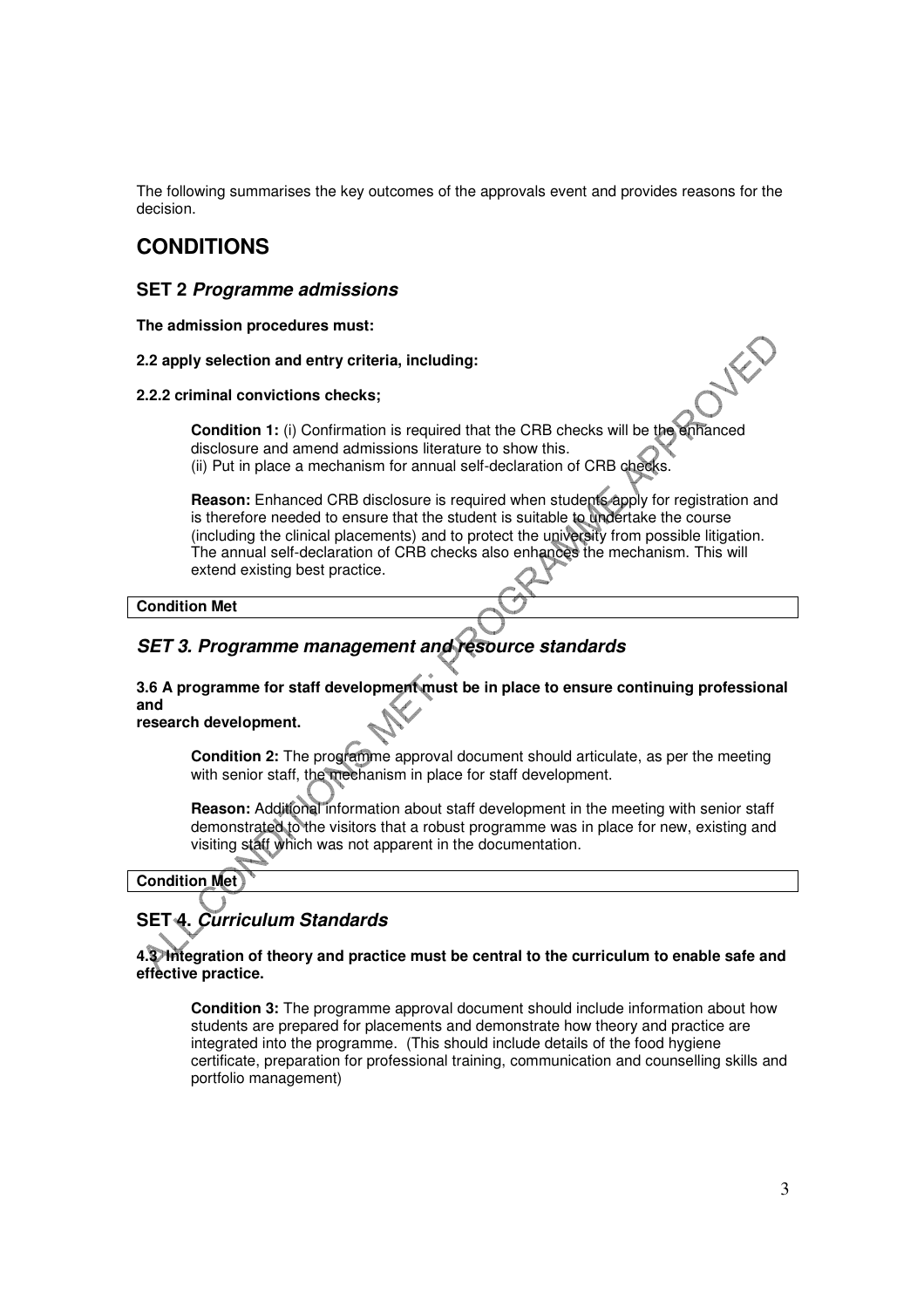**Reason:** During the visit the programme team demonstrated a sound integration of theory and practice and preparation of students for placement (which was supported by the meeting with students) and this should be included in the documentation.

#### **Condition Met**

#### **4.7 Where there is inter-professional learning the profession specific skills and knowledge of each professional group are adequately addressed.**

**Condition 4:** The programme approval document should articulate, as per the meeting with the programme team, how the module HSCS101 Inter-professional Studies will be implemented for the students on the course ad how the needs of the students will be met.

**Reason:** The visitors were concerned about the small number of students on the course in relation to the numbers of students involved in the module from other professions and the impact this may have on their educational experience.

#### **Condition Met**

### **SET 5. Practice placements standards**

**5.7 Students and practice placement educators must be fully prepared for placement which will include information about and understanding of the following:** 

#### **5.7.1 the learning outcomes to be achieved;**

**Condition 5:** The pre-placement guidelines and learning outcomes for each placement (in the Clinical Placement Handbook) should be included in the module descriptors for all placements.

**Reason:** The pre-placement guidelines and learning outcomes are the current professional curriculum guidelines and should be in the substantive document.

**Condition Met** 

### **SET 6. Assessment standards**

**6.4 The measurement of student performance and progression must be an integral part of the wider process of monitoring and evaluation, and use objective criteria.** 

**Condition 6:** The programme approval document should include, as per the discussion with the programme team, how the measurement of student progression and achievement uses objective criteria.

**Reason:** This was not articulated in the documentation, in which there is a marking scheme with generic statements. The course team explained that these are modified through combination with objective criteria for each module to help the students to become understand how to prepare for career lifelong learning (Standard of Proficiency 1a.8) becoming able to reflect on and review their own practice (Standard of proficiency 2c.2). The programme document should state this.